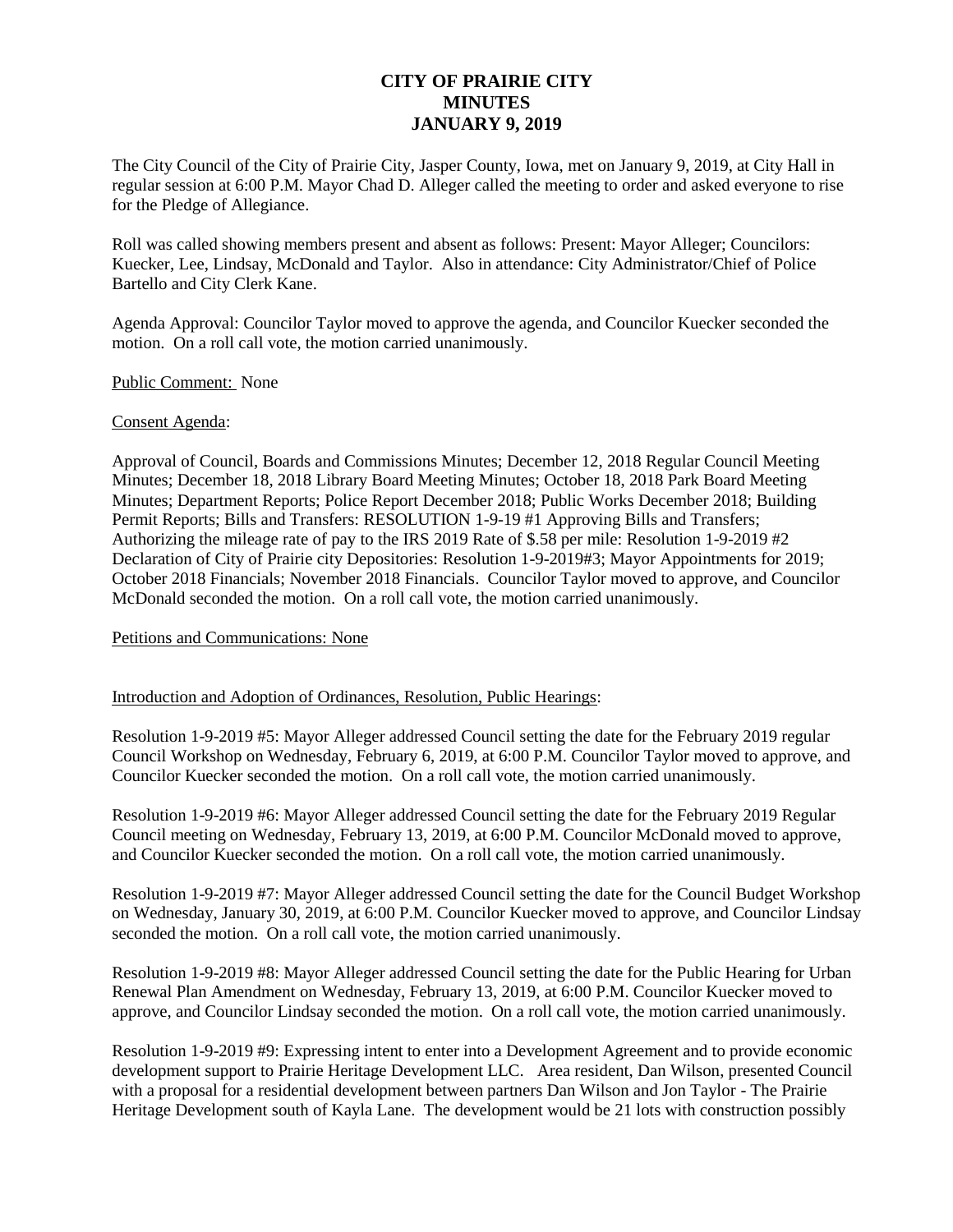## **MINUTES January 9, 2019 Page 2**

starting spring of 2019. Wilson is requesting that the project be included as an Urban Renewal TIF district for 15 years. After a lengthy discussion regarding TIF, Councilor Lee moved to approve expressing intent for the project. Councilor Kuecker seconded the motion. On a roll call vote, the motion passed. (4 yes, with Councilor Taylor abstaining due to family connection).

Resolution 1-9-2019 #10: Setting the 2019 Fee Schedule. Councilor Taylor moved to approve, and Councilor McDonald seconded the motion. On a roll call vote, the motion carried unanimously.

Resolution 1-9-19 #11 Setting the 2019 Council Meeting Rules and Procedures. City Administrator/Chief of Police Bartello provided Council with a copy of the 2017 adopted Council Meeting Procedures and Rules. Bartello informed Council that each year Council sets the procedures and rules that guide the Council meetings for the upcoming year. After discussion, Councilor Kuecker moved to approve, and Councilor Taylor seconded the motion. On a roll call vote, the motion carried unanimously.

Resolution 1-9-19 #12 Discussion and Possible Action for a Downtown Revitalization Incentive Program Grant Application – 108 E Jefferson St. City Administrator/Chief of Police Bartello provided the Downtown Revitalization Grant Application in the amount of \$6042.30 from Van Haalen's Emporium, LLC. Bartello informed Council the Economic Development Committee had previously approved the application. Councilor McDonald moved to approve, and Councilor Lindsay seconded the motion. On a roll call vote, the motion carried unanimously.

#### Old Business:

Sean O'Shea with MSA Professionals provided an update on the current strategic project. The project includes the strategic plan, GIS mapping and water distribution study. O'Shea provided Council with a fiveyear strategic plan for review. No action taken.

Water Rate Block Rates for Commercial Business - City Administrator/Chief of Police Bartello provided Council with information from Matthew Stoffel, PFM Financial Advisor, regarding adjusting water rates for commercial business. At the November Council meeting, Travis Landwehr addressed Council regarding Commercial Utility Rates. Landwehr, a local business owner, purposed a new car wash/laundromat on his property located south of Casey's. He asked Council to consider a commercial rate similar to other area cities. Stoffel, the City's Financial Advisor, observation was that of caution. Stating that for each dollar reduction to the rate, the City would forgo \$2,386.90 in required revenue. Councilor Lee displayed his own presentation providing calculations on how a reduction in water rates for high usage commercial customers would work. After a lengthy discussion, the item was tabled for additional information.

## New Business:

City Administrator/Chief of Police Bartello led the discussion for the request of 15 minute parking in the 100 block of N. Main Street. Bartello proposed to paint two green 15 minute parking stalls in front 108 N. Main Street. Councilor Lindsay moved to approve, and Councilor Taylor seconded the motion. On a roll call vote, the motion carried unanimously.

City Administrator/Chief of Police Bartello addressed Council requesting hiring Jeremy Dittmer for the parttime Officer position at \$17.30 per hour. Councilor Kuecker moved to approve, and Councilor Lindsay seconded the motion. On a roll call vote, the motion carried unanimously.

City Administrator/Chief of Police Bartello brought forward a proposal for a comprehensive plan to update the planning and zoning map for the City. After discussion, Council decided to hold the project.